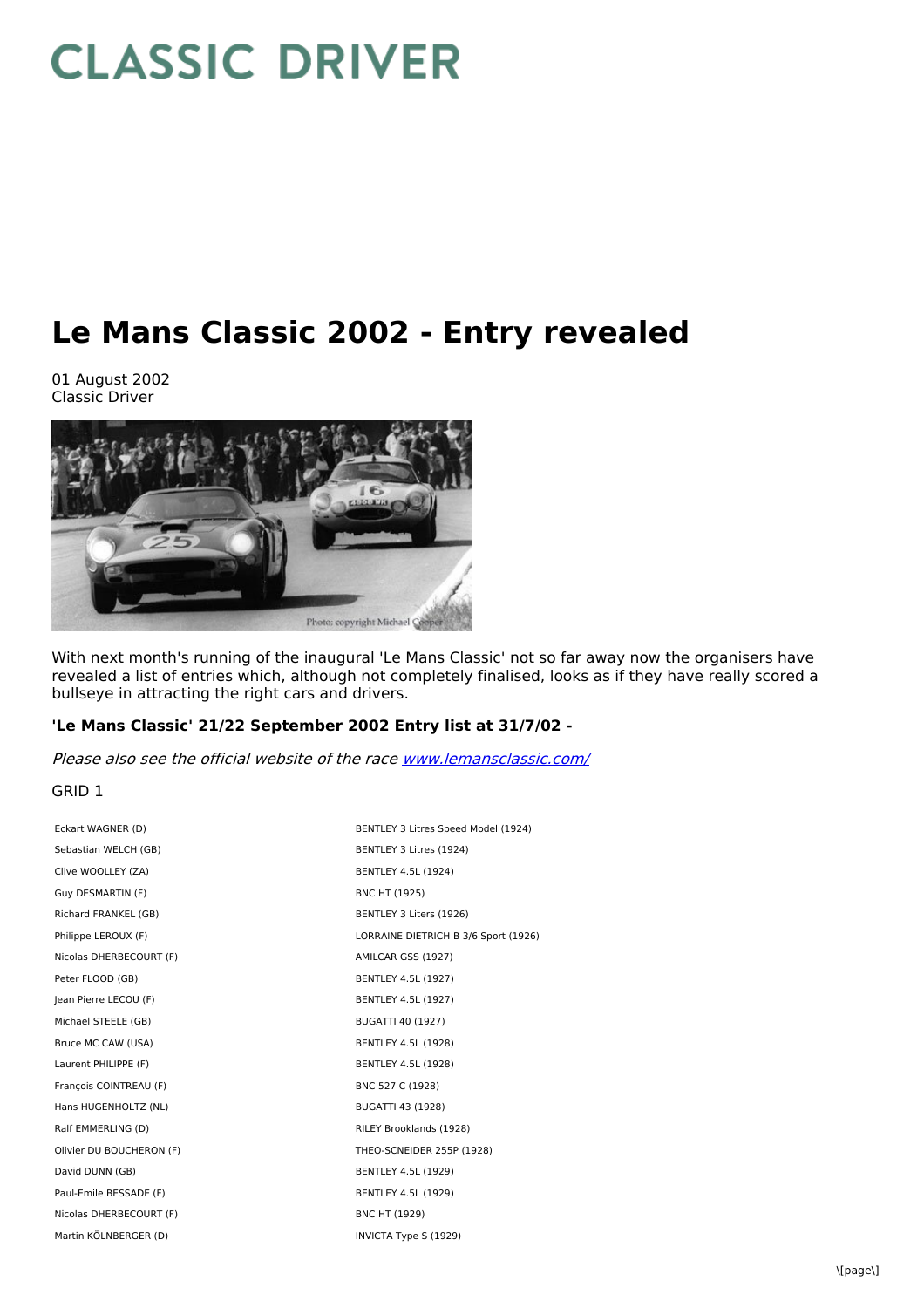Robert ELLIOT-PYLE (GB) STATE (GB) LEA FRANCIS Type S (1929) Clive TEMPLE (GB) Clive TEMPLE (GB) Norman BARRS (GB) STUTZ Blackhawk (1929) Julia de BALDANZA (I) ALFA ROMEO 1750 (1930) Stanley MANN (GB) BENTLEY 4.5L (1930) Michel KAHN (F) **RILEY Brooklands (1930)** Kenneth WHITE (GB) RILEY Brooklands (1930) John RUSTON (GB) TALBOT 90 (1930) Klaus WERNER (D) and a series of the ALFA ROMEO 8C (1931) Wolfgang WEGNER (D) BUGATTI 50 (1931) Bob WOOD (GB) **INVICTA Type S (1932)** David H COOKE (GB) ALFA ROMEO 6C (1934) E. Dean BUTLER (USA) MG K-3 (1934) Stephen CURTIS (GB) TALBOT 105 (1934) Jean SAGE (F) DELAHAYE 135 (1935) Nick HINE (GB) LAGONDA LG 45 (1935) Paul GRIST (GB) ALFA ROMEO 8C (1936) John RUSTON (GB) ALTA 8/C Sports (1936) José DA COSTA GOMES (P)  $\blacksquare$ John RUSTON (GB) **ALTA** (1937) Erich TRABER (CH) TALBOT T 150 C (1937) John CLARKE (GB) MORGAN 37350 (1938) Guy RABET (F) **RILEY Sprite (1938)** Nicholas LEES (GB) RILEY Sprite (1938) Mark BUTTERWORTH (GB) LAGONDA V12 (1939)

#### GRID 2

Philippe RUCHETON (F) DB Sport (1945) Albert OTTEN (D) ALLARD J2 (1950) Carlos DE MIGUEL (E) Carlos DE MIGUEL (E) Yves SAGUATO (F) **RENAULT 4CV (1950)** Sylvain STEPAK (F) Sylvain STEPAK (F) SIMCA Gordini (1950) Olivier de SIEBENTHAL (CH) TALBOT GS (1950) Michel KAHN (F) ALLARD J2X (1951) Michel BISCARAS (F) Sandwich Michel BISCARAS (F) AGUAR Type C (1951) Christopher JAQUES (GB) JAGUAR XK 120 (1951) Xavier BEAUMARTIN (F) THE REAUMARTIN (F) Olivier CAZALIERES (F) THE RESOLUTION OF FERRARI 225 S (1952) Julian BRONSON (GB) JAGUAR Type C (1952) Antoine BLASCO (F) OSCA MT 4 (1952)

Richard ASHMEAD (GB) ASTON MARTIN 2 Seater Comp (1930) Fred ZIMMER (D) BENTLEY 4.5L supercharged (1930) Murray SMITH (GB) **INVICTA Low Chassis (1930)** Robert DAVIES (GB) **ASTON MARTIN 2 Seater Comp (1932)** Eckart WAGNER (D) **ASTON MARTIN 2 Seater Comp (1932)** John RUSTON (GB) TALBOT AV 105 Alpine (1934) Fred BLAKEMORE (GB) ASTON MARTIN ULSTER (1935) Jim CAMPBELL (GB) ASTON MARTIN ULSTER (1935) Hubert FABRI (B) ASTON MARTIN ULSTER (1935) Pierre HONEGGER (USA) ASTON MARTIN ULSTER (1935) Holly MASON (GB) ASTON MARTIN ULSTER (1935) David FREEMAN (GB) **ASTON MARTIN Speed Model (1936)** ASTON MARTIN Speed Model (1936) David LAING (GB) **ASTON MARTIN 2 Seater Comp (1936)** ASTON MARTIN 2 Seater Comp (1936) Alain SALAT (F) PEUGEOT 402 Darl'mat (1937)

Guy BROAD (GB) **JAGUAR XK120 roadster (1951)** Ben LAING (GB) ASTON MARTIN DB 2 (1952)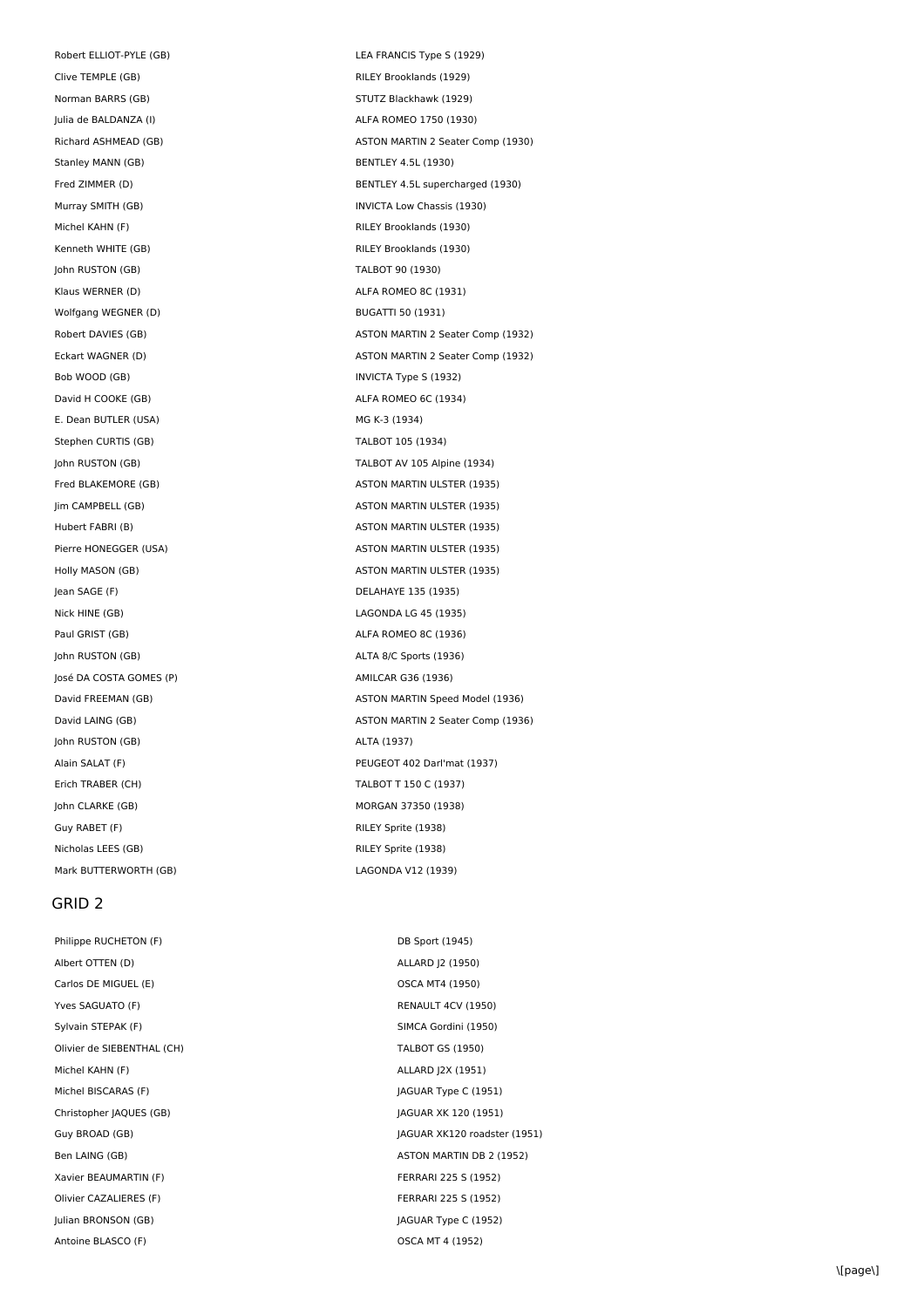E. Dean BUTLER (USA) ALLARD J2R (1953) Donald FLATT (GB) ASTON MARTIN DB 2/4 (1953) Vittorio PALAZZI TRIVELLI (I) and the set of the set of the set of the set of the set of the set of the set of the set of the set of the set of the set of the set of the set of the set of the set of the set of the set of t Lars-Erik LARSSON (S) BORGWARD 1500 RS (1953) Roberto CRIPPA (I) FERRARI 340 MM (1953) Paul-Emile BESSADE (F) GORDINI 24 S (1953) Neil HADFIELD (GB) 3 | AGUAR Type C (1953) Robson WALTON (USA) and the USA of the USA of the USA of the USA of the USA of the USA of the USA of the USA o Guy RABET (F) 30 JAGUAR XK 120 (1953) Jean Claude LAFOND (F) and the Cause of the DKW Monza (1956) Philippe LANCKSWEERT (B) The Second Second Second Second Second Second Second Second Second Second Second Second Second Second Second Second Second Second Second Second Second Second Second Second Second Second Second Seco Andrea BURANI (I) FERRARI 750 Monza (1954) Christian TRABER (CH) THE RESERVED ON THE FERRARI 750 Monza (1954) Peter NEUMARK (GB) The Second Second Second Second Second Second Second Second Second Second Second Second Second Second Second Second Second Second Second Second Second Second Second Second Second Second Second Second Sec Hans Hubert LEUCHTER (D) MASERATI A6 GCS (1954) Burkhard Von SCHENK (D) MASERATI A6 GCS (1954) Hubert FABRI (B) ASTON MARTIN DB 3 S (1955) Mark BUTTERWORTH (GB) Mark BUTTERWORTH (GB) Adrien VAN DER KROFT (NL) COOPER T 39 (1955) Antoine MIDY (F) FERRARI 121 LM (1955) Jan Biekens (NL) FERRARI 500 Mondial (1955) Win PERCY (GB) Solution (GB) AGUAR Type D (1955) Daniel SPADINI (CH) JAGUAR XK 140 (1955) Bernd LANGEWIESCHE (D) and the control of the control of the LOTUS Mark IX (1955) Giuseppe TOMASETTI (I) and the Company of the MASERATI 150 S (1955) Wolf ZWEIFLER (D) MASERATI 200 SI (1955) Peter WUENSCH (D) and the extent of the MASERATI 300 S (1955) Pablo DANA (CH) **MORETTI 750S (1955) Juan BARAZI (DK)** ASTON MARTIN DB 3 S (1956) Martin MC GLONE (GB) ASTON MARTIN DB 3 S (1956) Timothy ROGERS (GB) **AUSTIN HEALEY 100/6 (1956)** AUSTIN HEALEY 100/6 (1956) Daniel Patrick BROOKS (USA) and the USA of the USA of the USA of the USA of the USA of the USA of the USA of the USA Peter JOHNS (GB) **JAGUAR XK 140 (1956)** Niel DAVIES (GB) LOTUS 11 (1956) Mark GRIFFITHS (GB) LOTUS 11 (1956) Jeremy AGACE (GB) MASERATI 250 SI (1956) William BINNIE (USA) MASERATI 300 S (1956) Hartmut IBING (D) MASERATI 450 S (1956) Bernard DELIGNY (F) Sand Transformation of the PANHARD Monopole (1956) Christian PERRIER (F) PORSCHE 356 Speedster (1956)

### GRID 3

Rick BOURNE (GB) MORGAN 4 (1956) Jean LAURENT BELLUE (F) AC ACE Bristol (1957) John GRAY (GB) LOTUS 11 (1957) John GREGSON (GB) LOTUS 11 (1957) Anthony HANCOCK (GB) LOTUS 11 (1957) Gigi BAULINO (I) and the state of the MASERATI 200 SI (1957) Mark KNOPFLER (GB) MASERATI 300 S (1957)

Claude RUIZ-PICASSO (F) Claude RUIZ-PICASSO (F) Marcus SCHACHTSCHNEIDER (D) entitled and the control of PORSCHE 550 Spyder 1500 RS (1955) John RUSTON (GB) **SAUTER-PORSCHE 550 (1956)** Mark BUTTERWORTH (GB) LAGONDA V12 (1939)

Peter LINDKVIST (S) FERRARI 250 GT TdF (1957) Peter HARDMAN (GB) ASTON MARTIN DBR 1/2 (1957)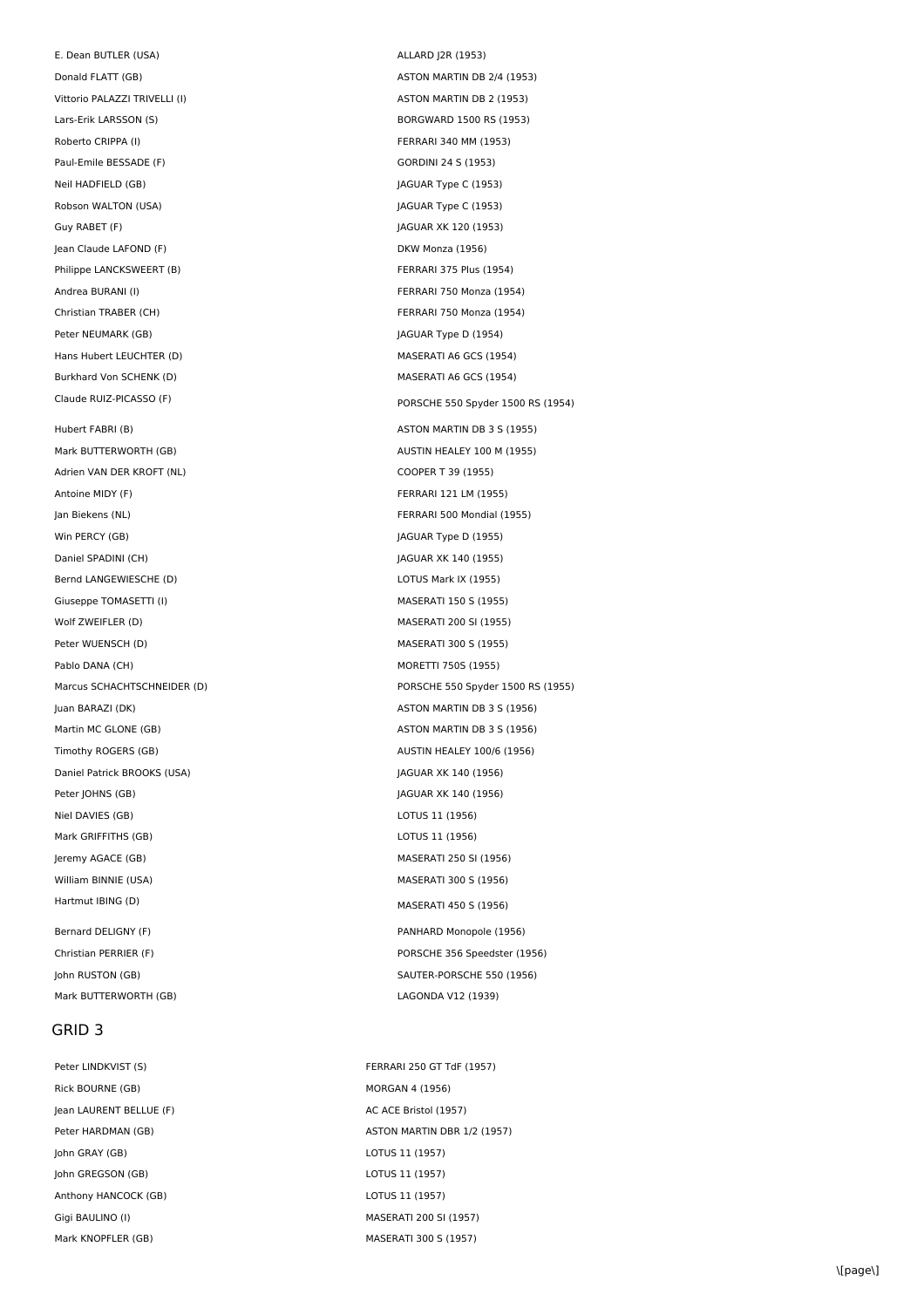Wolf ZWEIFLER (D) MASERATI 300 S (1957) Arthur B. COOK II (USA) DB HBR5 Coach (1958) Stephen DUDLEY (USA) FERRARI 250 GT TdF (1958) Carlos MONTEVERDE (BR) FERRARI 250 TR (1958) David COOKE (GB) LOTUS 11 (1958) Michel THOULOUZE (F) and the control of the control of the control of the control of the control of the control of the control of the control of the control of the control of the control of the control of the control of th Michel WANTY (B) COTUS 11 (1958) François O'BORN (F) **MG A "Twin Cam" (1958)** MG A "Twin Cam" (1958) Jean François PENILLARD (F) **PORSCHE 356 A (1958)** Michel CAZALOT (F) AUSTIN-HEALEY 3000 (1959) Gérard AUPETIT (F) Casado Bandard Contract Contract DB HBR5 (1959) Jean Marc MERLIN (F) Pierre PINELLI (F) CHECK CONTROLLI (1959) Pierre Henry Mahul (F) MORGAN 4 (1959) Adrien VAN DER KROFT (NL) MORGAN 4 (1959) Dennis THALMAN (USA) PORSCHE 356 A (1959) Richard THIRIFT (F) TRIUMPH TR3 (1959) Chris PETCH (GB) TRIUMPH TR3 (1959) Paul Pierre (F) CHEVROLET Corvette (1960) André LABORDE (F) CONSERVERTISSE EN LOTUS Elite (1960) Marios PELETIES (CY) and the control of the control of the control of the control of the control of the control of the control of the control of the control of the control of the control of the control of the control of th Philippe MARCQ (B) MASERATI Tipo 61 (1960) Xavier RAVON (F) PORSCHE 356 (1960) Burkhard Von SCHENK (D) example a control of the PORSCHE RS 61 (1960) Bertrand LESEUR (F) AC ACE Bristol (1961) Wolfgang KURTH (D)  $JAGUAR Type E (1961)$ Laurent QUEFFELEC (F)  $\qquad \qquad$  JAGUAR Type E (1961) Nick WHALE (GB) **JAGUAR Type E** (1961) Alex DROULISCOS (GR) LOTUS Elite (1961) Romano ZANINI (I) LOTUS Elite (1961) Patrick GARTNER (F) TRIUMPH TR 4 (1961) Frédéric PUREN (F)  $JAGUAR$  TYPE E 3.8 (1961) David FOUAN (F) Sand Transformation of the UAGUAR Type E (1961)

#### GRID 4

Norbert GELLESCHUN (D) <br>ABARTH Simca 1300 (1962) Stephane GUTZWILLER (CH) ALFA ROMEO SZ (1962) Ed DAVIES (USA) FERRARI 250 GTO (1962)

Willie GREEN (GB) LISTER JAGUAR Knobbly (1958) Udo RÜTTCHER (D) LISTER JAGUAR Knobbly (1958) Roland URBAN (F) LISTER JAGUAR MK II Knobbly (1958) John MC CAW (USA) ASTON MARTIN DBR 1/2 (1959) Corrado CUPELLINI (I) FERRARI 250 GT Berlinetta (1959) FERRARI 250 GT Berlinetta (1959) Hartmut IBING (D) MASERATI Tipo 61 Birdcage (1959) Hubert FABRI (B) ASTON MARTIN DB 4GT (1960) Peter THORNTON (GB) ASTON MARTIN DB 4GT (1960) Jean Christophe GOARIN (F) AUSTIN HEALEY 3000 Mk I (1960) Jeremy AGACE (GB) FERRARI 250 GT Berlinetta (1960) Stanislas de SADELEER (CH) en activité de SADELEER (CH) en activité de la FERRARI 250 GT Berlinetta (1960) Vincent GAYE (B) FERRARI 205 GT Berlinetta (1960) Mohammed SYED (GB) FERRARI 250 GT Interim (1960) Brandon WANG (GB) FERRARI 250 GT California (1960) Heiner OTTEN (D) CHENNICS CONSULTER CONTENTS OSCA 1600 GTS Zagato (1960) Juan BARAZI (D) ASTON MARTIN DB4 GTZ (1961) Jean Claude MILOE (F) PORSCHE 356 B Carrera Abarth (1961)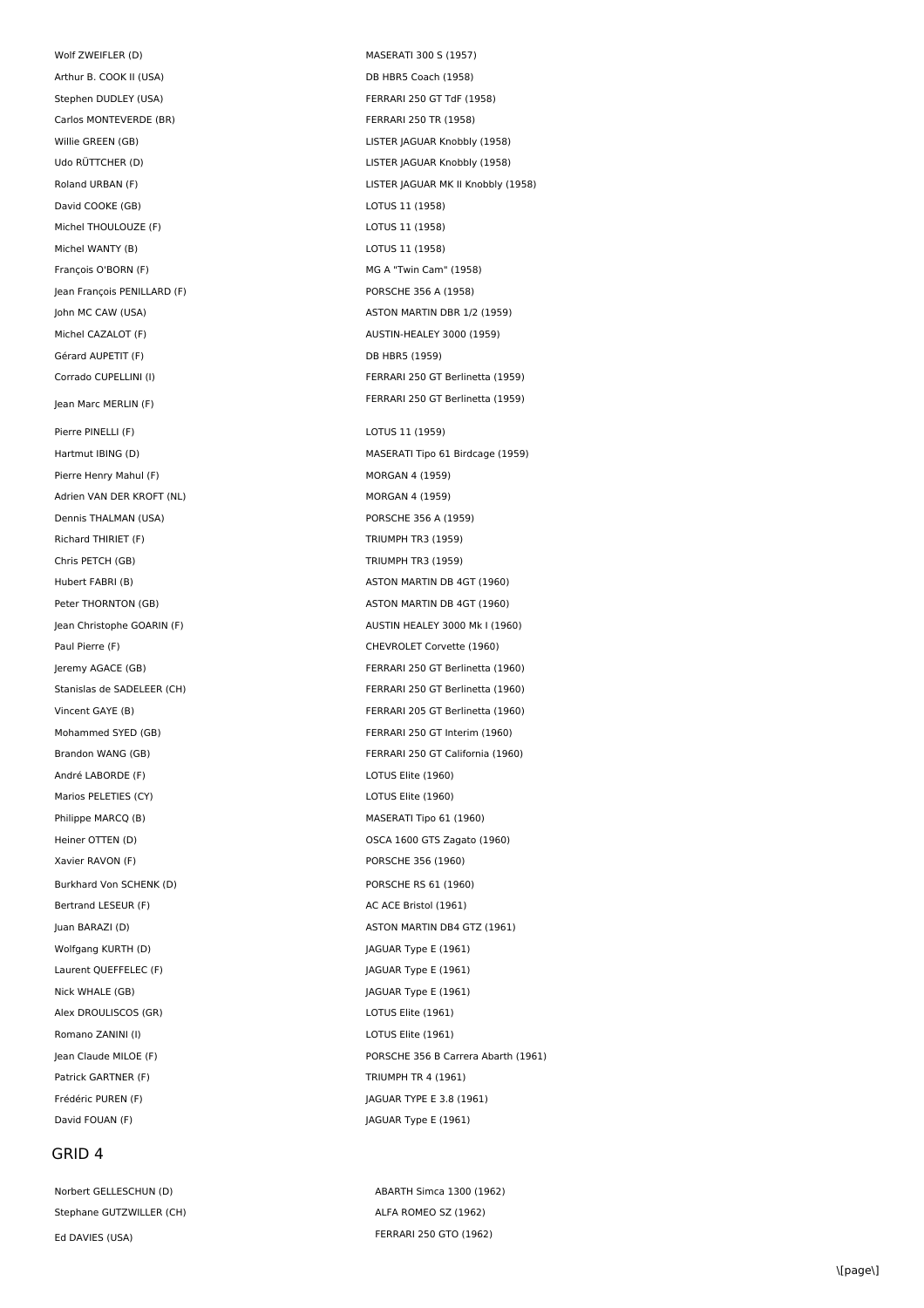Nick MASON (GB) FERRARI 250 GTO (1962) Lawrence STROLL (CDN) and the contract of the FERRARI 250 GTO (1962) Jean-François BENTZ (F)  $JAGUAR Type E (1962)$ Christian TRABER (CH) JAGUAR Type E (1962) John GRAY (GB) LOTUS Elite (1962) Keith HAMPSON (GB) SUNBEAM Alpine (1962) Lord CROSS (GB) AC Cobra (1963) Kevin KIVLOCHAN (GB) AC COBRA Mark II (1963) Yvan MAHE (F) <br>AC COBRA 289 (1963) Thierry MORICEAU (F) **ALFA ROMEO TZ** (1963) Michel THOULOUZE (F) ALFA ROMEO TZ (1963) Paul PAPPALARDO (USA) FERRARI 250 GTO (1963) Patrice LOUETTE (F) LOTUS 23 A (1963) Jean-Marc LUCO (F) PORSCHE 356 GT (1963) Rob GRANT (GB) TVR Grantura (1963) Philip HOOPER (GB) TVR Grantura (1963) Graham BRYANT (GB) AC COBRA Mark II (1964) Scott GAUTHIER (USA) ALFA ROMEO TZ (1964) Michel WANTY (B) <br>ALFA ROMEO TZ (1964) Gérard BESSON (F) **ALPINE M63 (1964)** André CADIOU (F) andré CADIOU (F) Pierre FOURNIER (F) CD PANHARD (1964) Juan BARAZI (DK) FERRARI 250 LM (1964) Stanley GOLD (USA) PORSCHE 904 GTS (1964) André LARA RESENDE (BR) en accessorie d'André LARA RESENDE (BR) Jean Claude MILOE (F) PORSCHE 904 GTS (1964) Robert RAHAL (USA) PORSCHE 904/6 (1964) Burkhard Von SCHENK (D) PORSCHE 904 GTS (1964) Chris BEIGHTON (GB) SUNBEAM Tiger (1964) Darrell MOUNTJOY (USA) SUNBEAM Tiger (1964) Marc BAUDIER (F) TRIUMPH Spitfire (1964) Jason WRIGHT (I) ALFA ROMEO TZ (1965) Philippe OLCZYK (B) and the Case of the BIZZARRINI P538 (1965) Uli BERBERICH-MARTINI (D) CHEVROLET Stingray (1965) André BAILLY (F) **FERRARI 275 GTB** (1965) Nico KOEL (NL) FERRARI 275 GTB/C (1965) Peter HARDMAN (GB) The South of the Second Second Second Second Second Second Second Second Second Second Second Second Second Second Second Second Second Second Second Second Second Second Second Second Second Second Seco Martin MC GLONE (GB) **FERRARI 275 GTB/C (1965)** David PIPER (GB) FERRARI 330 P2 (1965) David PIPER (GB) FERRARI 365 P (1965) Ray BELLM (GB) FORD GT40 (1965) Pierre BOS (F) FORD GT 40 (1965) Christopher CHILES (GB) The Christopher CHILES (GB) Christopher CHILES (GB) Jean-Pierre LECOU (F) FORD GT 40 Mark II (1965) Allen LLOYD (GB) **FORD GT40** (1965) Gregor FISKEN (SCO) and the state of the state of the ISO A3/C (1965) Carl-Michael EMER (D) and the Carl-Michael EMER (D) and the MARCOS Mini GT (1965) Barry SIDERY-SMITH (GB) MG B (1965) Christophe WILMART (F) and the Christophe WILMART (F) and the Christophe MG B (1965) Alain GADAL (F) PORSCHE 911 (1965)

Patrick GUILLOT (F)  $JAGUAR Type E 3.8L Coupe (1964)$ Elviro GOVONI (I) BIZZARRINI 5300 GT Corsa (1965) Jean Claude CASTELEIN (B) FORD Shelby Mustang GT 350 (1965) Hans HUGENHOLTZ (NL) **FORD Shelby Mustang GT 350 (1965)** Patrick Van COPPENOLLE (B) The Company of Shelby Mustang GT 350 (1965) Yves SAGUATO (F) PORSCHE 911 (1965)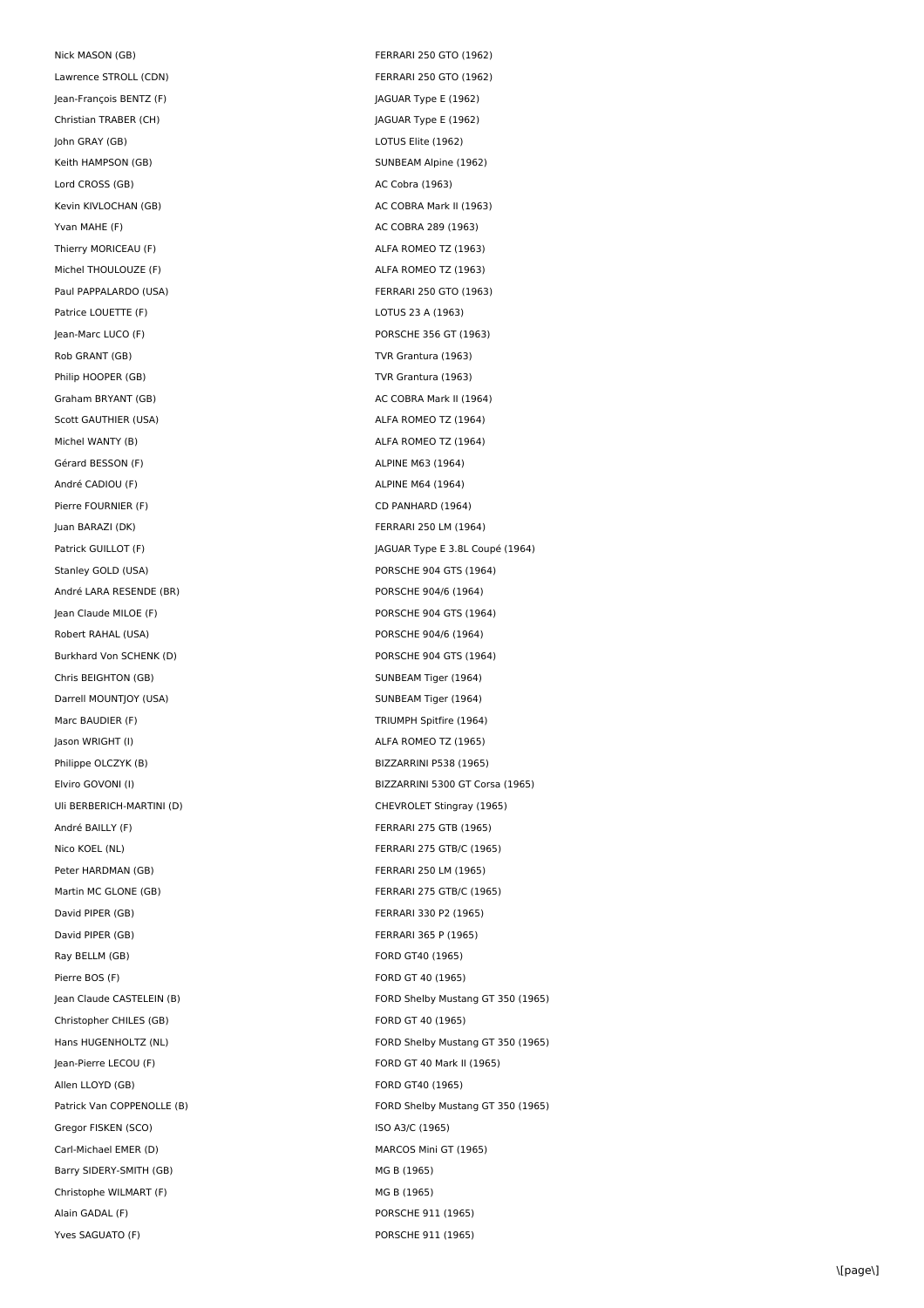Henri STEPAK (F) <br>ALPINE A 210 (1966) Richard MILLMAN (USA) FERRARI 275 GTB/C (1966) Anil THADANI (PK) FERRARI 275 GTB/C (1966) François BOURDIN (F) **LOTUS Elan (1966)** Bradley HOOK (USA) extending the policing of the PORSCHE 906 (1966) Oliver MAIERHOFER (D) PORSCHE 906 (1966) Thierry PERRIER (F) **PORSCHE 906 (1966)** Jordi PUJOL FERRUSOLA (E) PORSCHE 906 (1966) Romain ROCHER (F) **PORSCHE 906 (1966)** PORSCHE 906 (1966) Alain SALAT (F) **PORSCHE 906 (1966)** Michel RENAVAND (F) PORSCHE 911 (1966) Michel QUINIOU (F) CHEVRON B 16 (1967) Ean PUGH (IRL) LOLA Aston Martin (1967) André BAILLY (F) LOLA T70 (1967) Greg JONES (GB) COLA T70 Mark III (1967) Dieter EISSNER-EISSENSTEIN (AUT) PORSCHE 910 (1967) Stanley GOLD (USA) PORSCHE 910 (1967) Franck LEONESIO (USA) PORSCHE 910 (1967) Jean-Marc LUCO (F) PORSCHE 910 (1967) Klaus FLETTNER (D) PORSCHE 910/6 (1967) Claude RUIZ-PICASSO (F) PORSCHE 910/6 (1967) Marc DEVIS (B) ALFA ROMEO T33/2 (1968) Franco MEINERS (I) and the state of the state of the ALFA ROMEO T33/2 (1968) Paul OSBORN (GB) <br>ALFA ROMEO T33/2 (1968) Jean-François VEROUX (F) CHEVRON B 8 (1968) Claude NAHUM (CH) **FORD GT40 (1968)** David FRANKLIN (GB) LOLA T 70 Mark III B (1968) Pierre-Alain FRANCE (F) LOLA T70 (1968) Jean-Pierre BIGOT (F) CHEVROLET Corvette (1969) Pierre-Alain France (F) CHEVRON B16 (1969) André WANTY (B) CHEVRON B16 (1969) Allen LLOYD (GB) LOLA T70 Mark III B (1969) Eric MERLIN (F) LOLA T70 Mark III B (1969) Patrick GUILLOT (F) CHEVRON B16 (1970) Jon MINSHAW (GB) CHEVRON B16 (1970) Michael R P SCHRYVER (GB) CHEVRON B16 (1970) John SHELDON (GB) CHEVRON B16 (1970) Renzo RAIMONDI (I) **DE TOMASO PANTERA (1970)** Lawrence STROLL (CDN) TERRARI 512 M (1970) Bill NOON (USA) PORSCHE 917 (1970) Bobby RAHAL (USA) PORSCHE 917 (1970) Jon SHIPMAN (GB) ALFA ROMEO T33/3 (1971) K-G ALMSTRÖM (D) BMW 3.0CSL (1971) William BINNIE (USA) **FERRARI 312 PB** (1971) Nicolas ZAPATA (MEX) LIGIER JS 3 (1971) Joe NASTASI (USA) ALFA ROMEO T 33/3 (1972) François DEGAND (F) **LIGIER JS 2 (1972)** Tony BIRCHENHOUGH (GB) 
LOLA T 290 (1972)

Gérard BESSON (F) ALPINE A 210 (1966) Yves SAGUATO (F) COSTIN NATHAN 2 l Proto (1968) François DEGAND (F) FERRARI 365 GTB/4 Comp (1972) Jean GUIKAS (F) FERRARI 365 GTB/4 Spider NART (1972) Richard TOVEY (GB) and the US and the US and the US and the US and the US and the US are the US and the US and the US and the US and the US and the US and the US and the US and the US and the US and the US and the US and t